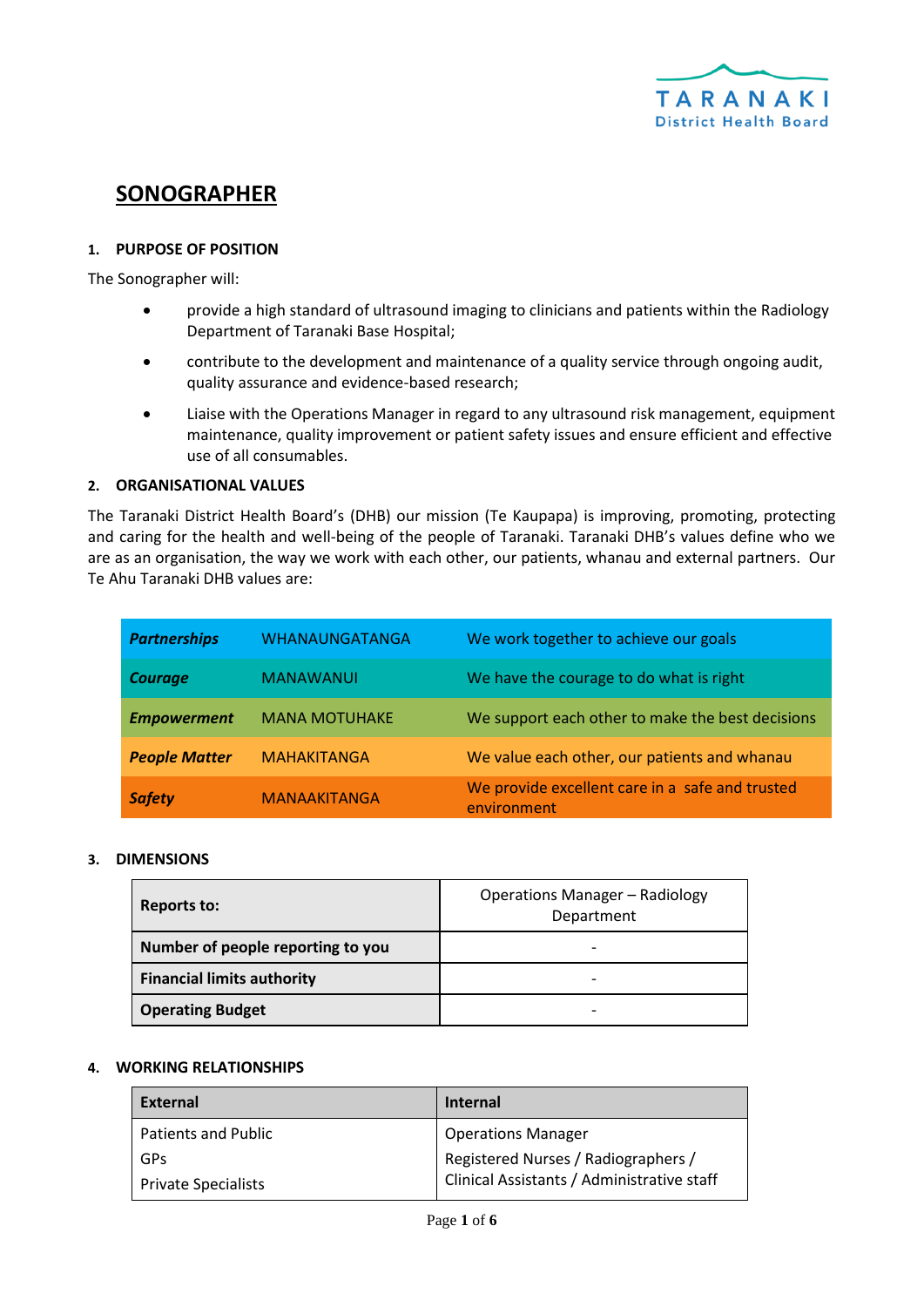# **Sonographer**

| <b>Radiology Contractors</b>    | Radiologists                 |
|---------------------------------|------------------------------|
| <b>Applications Specialists</b> | Other hospital medical staff |
| Midwives                        | Referring clinicians         |
|                                 | TDHB staff                   |

# **5. ACCOUNTABILITIES**

| Key area of responsibility                            | <b>Expected outcomes</b>                                                                                                                                                                                                   |
|-------------------------------------------------------|----------------------------------------------------------------------------------------------------------------------------------------------------------------------------------------------------------------------------|
| 1. Responsibilities for<br><b>Patient/Client Care</b> | The provision of highly specialised clinical technical services<br>$\bullet$<br>for accurate ultrasound diagnosis in the fields of<br>obstetric/gynaecology/general abdominal/small<br>parts/musculoskeletal and vascular. |
|                                                       | Communication with patients and staff in a friendly, clear,<br>$\bullet$<br>effective and helpful manner.                                                                                                                  |
|                                                       | Accurate assessment, implementation and documentation<br>٠<br>of examination findings on the applicable worksheet for all<br>procedures in line with departmental protocols and<br>Radiologists.                           |
|                                                       | Ensuring that post-procedure instructions are provided to<br>$\bullet$<br>patients.                                                                                                                                        |
|                                                       | Maintenance of good professional and technical standards<br>through continual professional development by<br>independent learning, attending appropriate study days,<br>courses, research and audit.                       |
| <b>Responsibilities for</b><br>2.                     | Responsibility for the safe use of all ultrasound equipment.<br>$\bullet$                                                                                                                                                  |
| <b>Financial and Physical</b><br><b>Resources</b>     | Identification of medical consumable stock that requires<br>$\bullet$<br>ordering.                                                                                                                                         |
|                                                       | Regular performance of basic quality assurance/checks on<br>equipment and documenting in the relevant equipment<br>files. Any faults are reported to the Operations Manager.                                               |
| 3. Responsibilities for Training                      | Sharing of knowledge and skills with others.<br>$\bullet$                                                                                                                                                                  |
| and Development                                       | The provision of clinical and technical support for junior<br>$\bullet$<br>members of the team.                                                                                                                            |
|                                                       | Discussion, participation and implementation of clinical<br>audits with Radiology/specialties. Preparation and<br>presentation of audits for clinical audit meetings and<br>external professional meetings.                |
|                                                       | Assistance in the development of new protocols and<br>$\bullet$<br>review/update existing company protocols in line with the<br>Operations Manager and Radiologists and current best<br>practice.                          |
|                                                       | Training of radiographers and clinicians in ultrasound and<br>the supervision of junior sonographers.                                                                                                                      |
|                                                       | Identification of own training needs and reporting of these                                                                                                                                                                |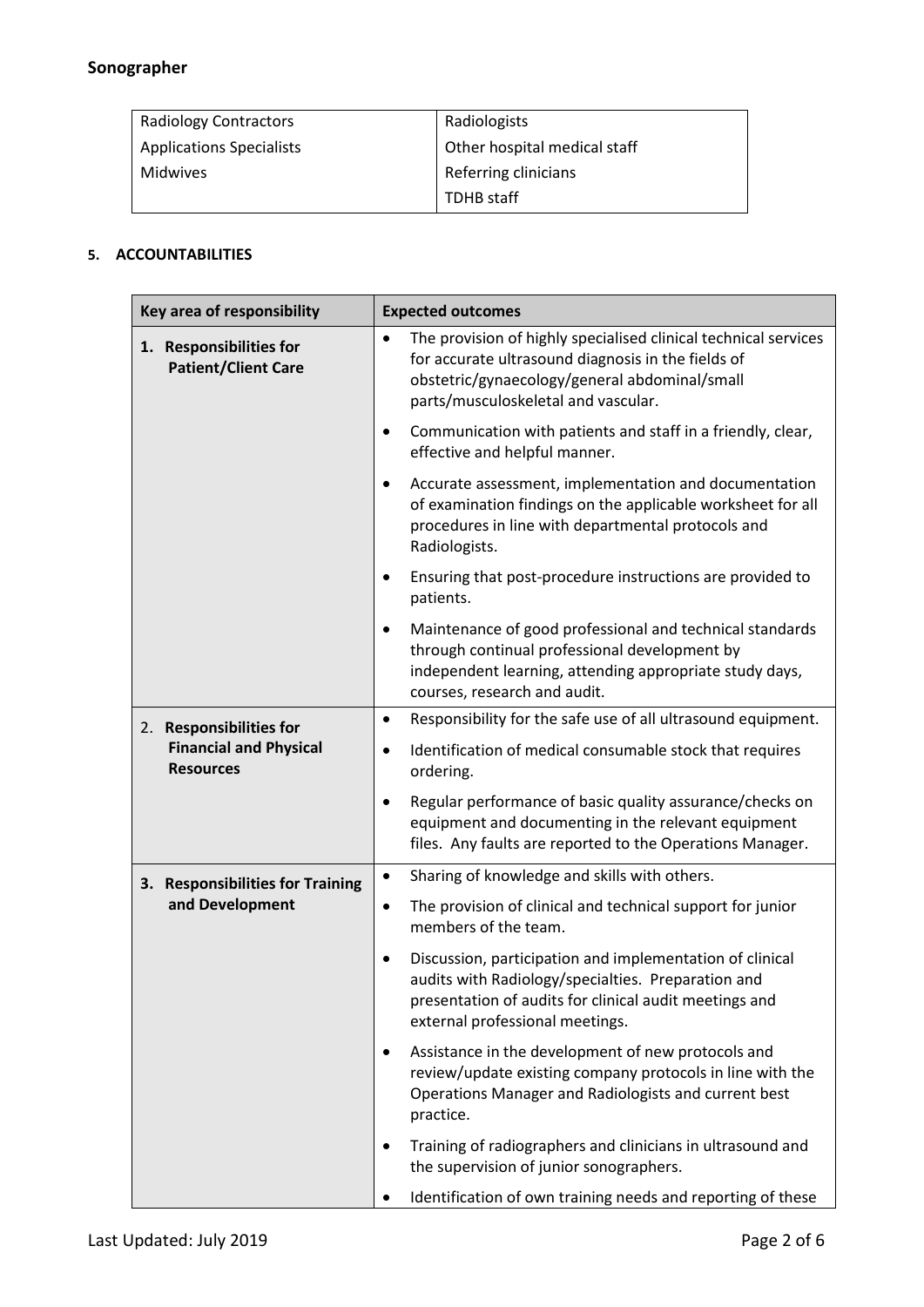|                                                                                                                                             | to Operations Manager.                                                                                                                                                                                                                                                          |
|---------------------------------------------------------------------------------------------------------------------------------------------|---------------------------------------------------------------------------------------------------------------------------------------------------------------------------------------------------------------------------------------------------------------------------------|
| 4. Responsibilities for<br><b>Information Resources and</b><br><b>Systems</b>                                                               | Being fully trained and conversant with the RIS (currently<br>$\bullet$<br>COMRAD II) and Concerto for accessing patient records and<br>accurately inputting visits and coding.                                                                                                 |
|                                                                                                                                             | Accurate input of audit data for audits/presentations.<br>٠                                                                                                                                                                                                                     |
|                                                                                                                                             | Accurate input and accessing of patient data with<br>٠<br>ultrasound equipment data base.                                                                                                                                                                                       |
| 5. Responsibilities for<br><b>Establishing and</b><br><b>Maintaining Internal and</b><br><b>External Communication</b><br>and Relationships | Effective communication with orderlies, clerical staff,<br>$\bullet$<br>clinicians, other health care professionals and patients at all<br>times.<br>Communication of complex scan findings including<br>$\bullet$<br>malignancy and severe foetal abnormalities to Radiologist |
|                                                                                                                                             | and Clinicians relating to diagnosis in line with<br>departmental protocols.                                                                                                                                                                                                    |
|                                                                                                                                             | Communication of highly sensitive results relating to foetal<br>$\bullet$<br>abnormalities and foetal death to the Radiologist/Referrer<br>to allow for timely patient management.                                                                                              |
|                                                                                                                                             | Use of sympathy, empathy and persuasion in difficult<br>$\bullet$<br>situations with patients who may be aggressive, emotional<br>and demanding.                                                                                                                                |
|                                                                                                                                             | Maintenance and respect for the patient's rights to<br>confidentiality and privacy.                                                                                                                                                                                             |
|                                                                                                                                             | Adherence to relevant legislation and regulations that is<br>٠<br>applicable in the ultrasound department.                                                                                                                                                                      |
| <b>Use of Analytical and</b><br>6.<br><b>Judgemental Skills</b>                                                                             | Application of analytical skills for interpreting ultrasound<br>$\bullet$<br>images relating to complex findings to Radiologists to<br>proceed for appropriate patient management.                                                                                              |
|                                                                                                                                             | Discussion of atypical scan findings with<br>Radiologists/Clinicians to ensure appropriate and efficient<br>patient management.                                                                                                                                                 |
|                                                                                                                                             | Assessment and evaluation of certain situations, application<br>$\bullet$<br>of judgment, sympathy and empathy.                                                                                                                                                                 |
|                                                                                                                                             | Assistance in the vetting of ultrasound requests for<br>prioritisation of the workload, especially urgent inpatient &<br>obstetric cases.                                                                                                                                       |
| <b>Policy, Service and</b><br>7.<br>Organisational                                                                                          | Observation of the policies and procedures for FRSL and<br>$\bullet$<br>TDHB.                                                                                                                                                                                                   |
| <b>Development</b><br><b>Responsibilities for</b><br><b>Development and</b><br><b>Implementation of Policy</b><br>and/or Services           | Review and updating of departmental protocols with the<br>Operations Manager/Radiologists/Clinicians -<br>implementation of changes in line with evidence-based<br>practices and regular audits.                                                                                |
| <b>Responsibilities for Informal</b><br>8.<br>and Formal Research<br><b>Development</b>                                                     | Assessment of the service needs with the Operations<br>$\bullet$<br>Manager and Radiologists, and contribution to this.                                                                                                                                                         |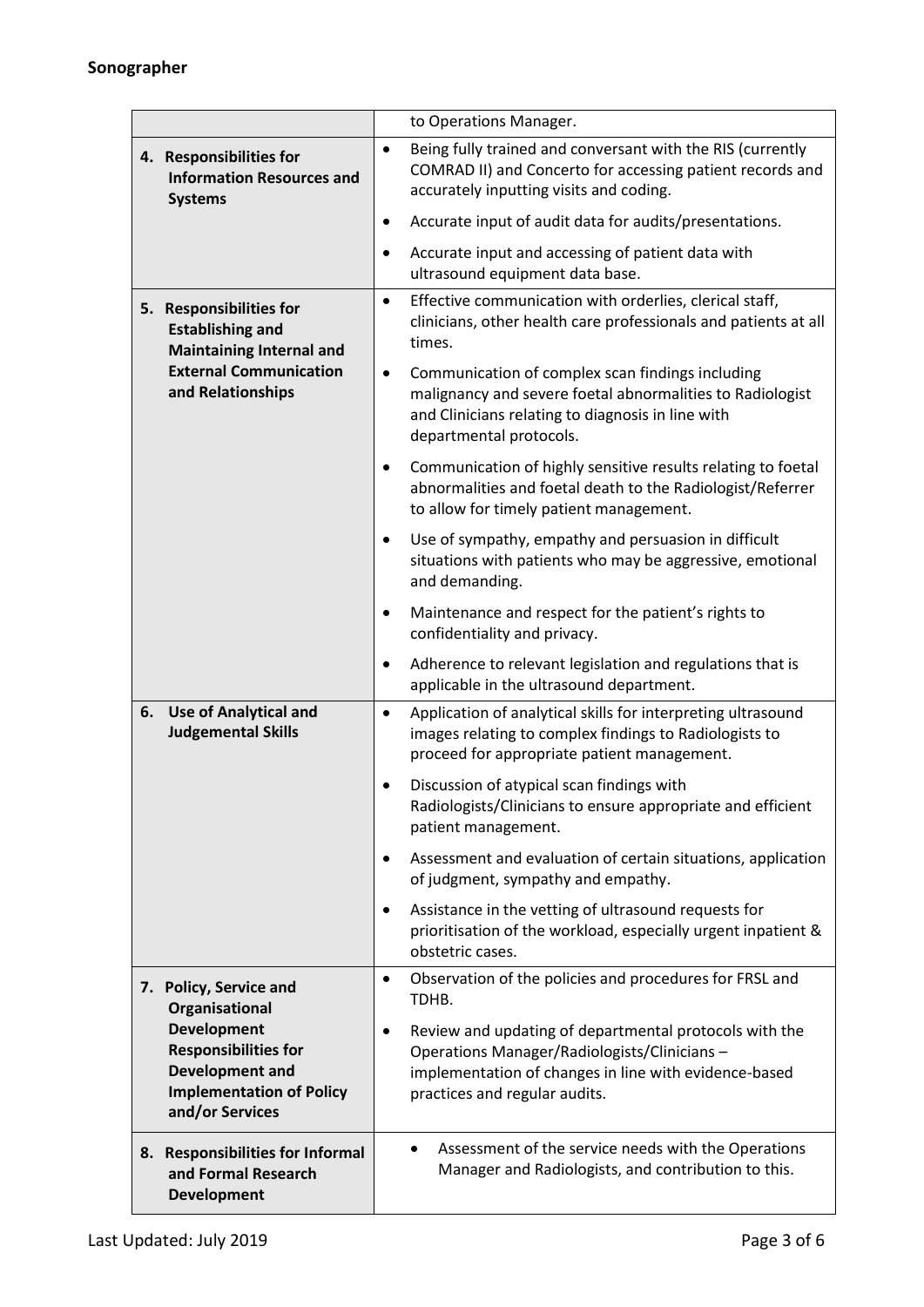| 9. Use of Planning and       | Organisation and prioritisation of workload for designated                                                                               |
|------------------------------|------------------------------------------------------------------------------------------------------------------------------------------|
| <b>Organisational Skills</b> | scan rooms.                                                                                                                              |
|                              | Reporting of all equipment faults and high risk situations to<br>the Operations Manager to ensure the smooth-running of<br>the workflow. |

| <b>Organisational Accountabilities</b> | <b>Expected Outcome for all Employees</b>                                                                                                                                                                                                                                                                                                                                                                                                                                                                                                                                                                                                                                                                                                                                                                                                                                                                                                                                                                                                                                                                                                                                                                                                                                                                                                                                                                                                                                                                                                                                                                                                                                                                                                                                                                               |
|----------------------------------------|-------------------------------------------------------------------------------------------------------------------------------------------------------------------------------------------------------------------------------------------------------------------------------------------------------------------------------------------------------------------------------------------------------------------------------------------------------------------------------------------------------------------------------------------------------------------------------------------------------------------------------------------------------------------------------------------------------------------------------------------------------------------------------------------------------------------------------------------------------------------------------------------------------------------------------------------------------------------------------------------------------------------------------------------------------------------------------------------------------------------------------------------------------------------------------------------------------------------------------------------------------------------------------------------------------------------------------------------------------------------------------------------------------------------------------------------------------------------------------------------------------------------------------------------------------------------------------------------------------------------------------------------------------------------------------------------------------------------------------------------------------------------------------------------------------------------------|
| <b>Health Equity</b>                   | The TDHB strives to eliminate health inequalities and achieve<br>health equity for the Taranaki population. In practical terms<br>this means all staff are required to implement relevant health<br>equity policies, procedures, approaches and guidelines issued<br>from time to time including:<br>the Pae Ora Framework which requires:<br>Demonstrating the principles of Tino Rangatiratanga,<br>$\circ$<br>Equity, Active Protection, Options and Partnership<br>under the Te Tiriti o Waitangi;<br>improving understanding of the determinants of ethnic<br>$\circ$<br>inequalities in health, in particular the "Drivers of<br>ethnic inequalities in health" and the "Pathways to<br>Inequalities" both of which are referenced in the TDHB<br>Pae Ora Framework, Appendix 1;<br>Ensuring Health Equity assessment is embedded into<br>$\circ$<br>your practise where services, policies or programmes<br>are expected to improve outcomes for Māori;<br>Effectively implementing health equity approaches<br>$\circ$<br>outlined for Health Professionals in "Equity of Health<br>Care for Maori: A Framework" published by the<br>Ministry of Health to support He Korowai Oranga<br>Refresh 2014, national Maori Health Strategy;<br>Ensuring appropriate health literacy responses are used<br>$\circ$<br>for effective engagement with Māori;<br>You must ensure accurate ethnicity data is collected or held<br>for patients and clients you interact with by following the<br>TDHB Ethnicity Data Collection Policy and procedures;<br>You must attend the Cultural Competency training provided<br>by and for staff of the TDHB including Treaty of Waitangi<br>workshop, General/Clinical Refreshers, Engaging Effectively<br>with Maori and any other training identified as essential for<br>staff. |
| <b>Health and Safety</b>               | Maintains a safe and healthy environment<br>$\bullet$<br>Complies with health & safety policies and procedures<br>٠<br>Carries out work in a way that does not adversely affect<br>$\bullet$<br>their health and safety or that of other workers<br>Complies with procedures and correctly use personal<br>$\bullet$<br>protective equipment and safety devices provided<br>Contributes to hazard identification and management<br>$\bullet$<br>process<br>Reports accurately near misses/incidents/accidents in a                                                                                                                                                                                                                                                                                                                                                                                                                                                                                                                                                                                                                                                                                                                                                                                                                                                                                                                                                                                                                                                                                                                                                                                                                                                                                                      |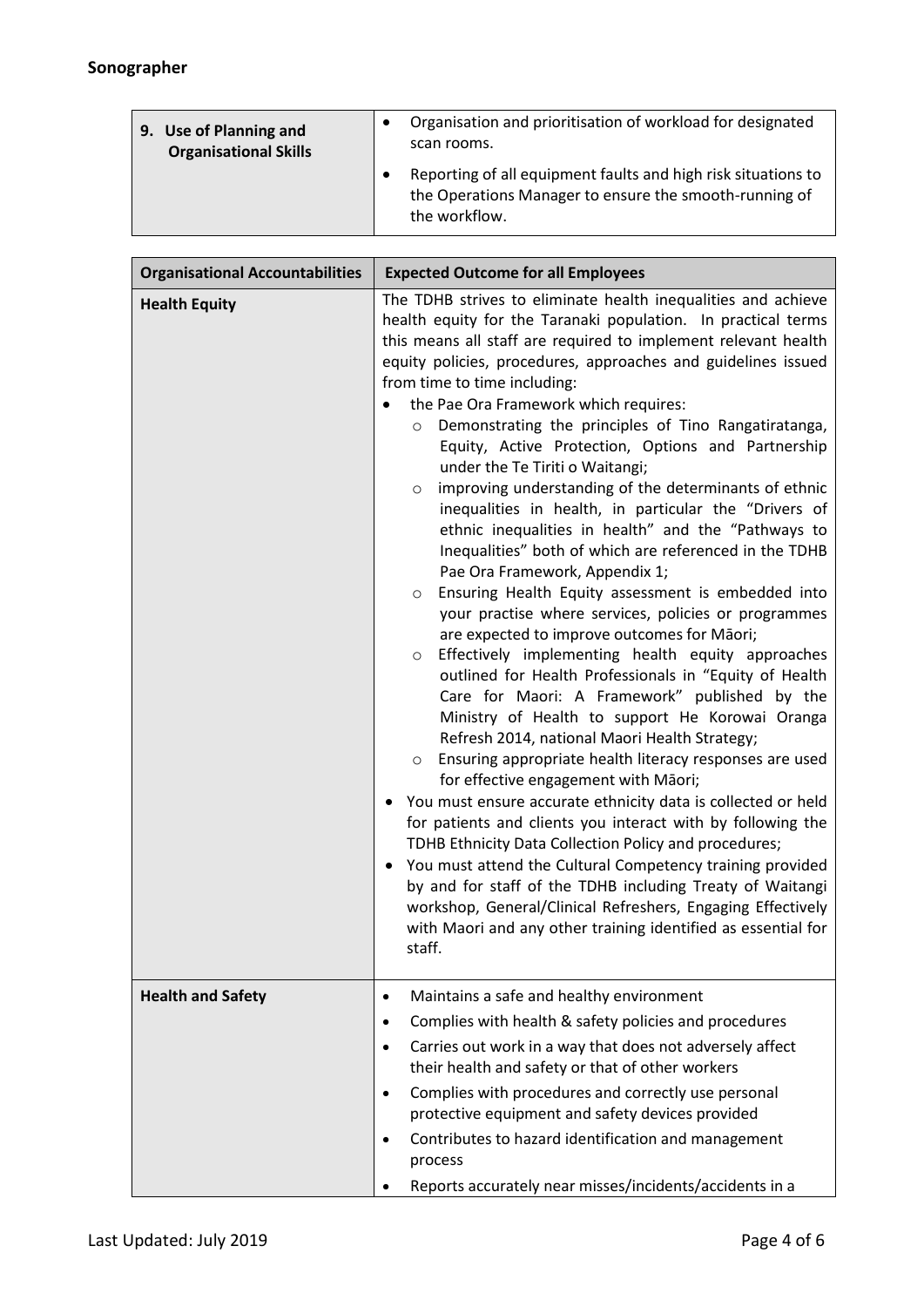| <b>Organisational Accountabilities</b> | <b>Expected Outcome for all Employees</b>                                                                                                                   |
|----------------------------------------|-------------------------------------------------------------------------------------------------------------------------------------------------------------|
|                                        | timely manner<br>Participates in health and safety matters                                                                                                  |
| <b>Personal Development</b>            | Fully contributes to the individual's team performance and<br>is committed to identify and pursue opportunities for<br>developing new knowledge and skills. |
|                                        | Participates in the performance appraisal process where<br>personal performance and development is reviewed.                                                |
|                                        | Willing to accept new responsibilities, acquire<br>and<br>demonstrate relevant new knowledge.                                                               |

#### **6. VARIATION TO DUTIES**

Duties and responsibilities described above should not be construed as a complete and exhaustive list as it is not the intention to limit in any way the scope or functions of the position. Duties and responsibilities can be amended from time to time either by additional, deletion or straight amendment to meet any changing conditions, however this will only be done in consultation with the employee.

# **7. CAPABILITY REQUIREMENTS**

Capabilities are the behaviours demonstrated by a person performing the job. Capabilities identify what makes a person most effective in a role. Those listed below are expected for the **Fulford Radiology** team roles in the organisation. The required capabilities can change as the organisation develops and the roles change.

#### **Capability**

#### **Effective Communication**

Shares well thought out, concise and timely information with others using appropriate mediums. Ensures information gets to the appropriate people within the organisation to facilitate effective decision making

#### **Decision Making/Problem Solving**

Demonstrates effective and timely decision making/problem solving techniques. Aware of the impact of decisions on key stakeholders and consults as appropriate utilizing available resources. Is proactive and effective when problem solving is required.

#### **Innovation/Initiative**

Continually strives for new and improved work processes that will result in greater effectiveness and efficiencies. Questions traditional ways of doing things when choosing a course of action or finds new combinations of old elements to form an innovatve solution.

#### **Resilience/Flexibility**

Articulates differing perspectives on a problem and will see the merit of alternative points of view. Will change or modify own opinons and will switch to other strategies when necessary. Adjusts behaviour to the demands of the work environment in order to remain productive through periods of transition, ambiguity, uncertainty and stress.